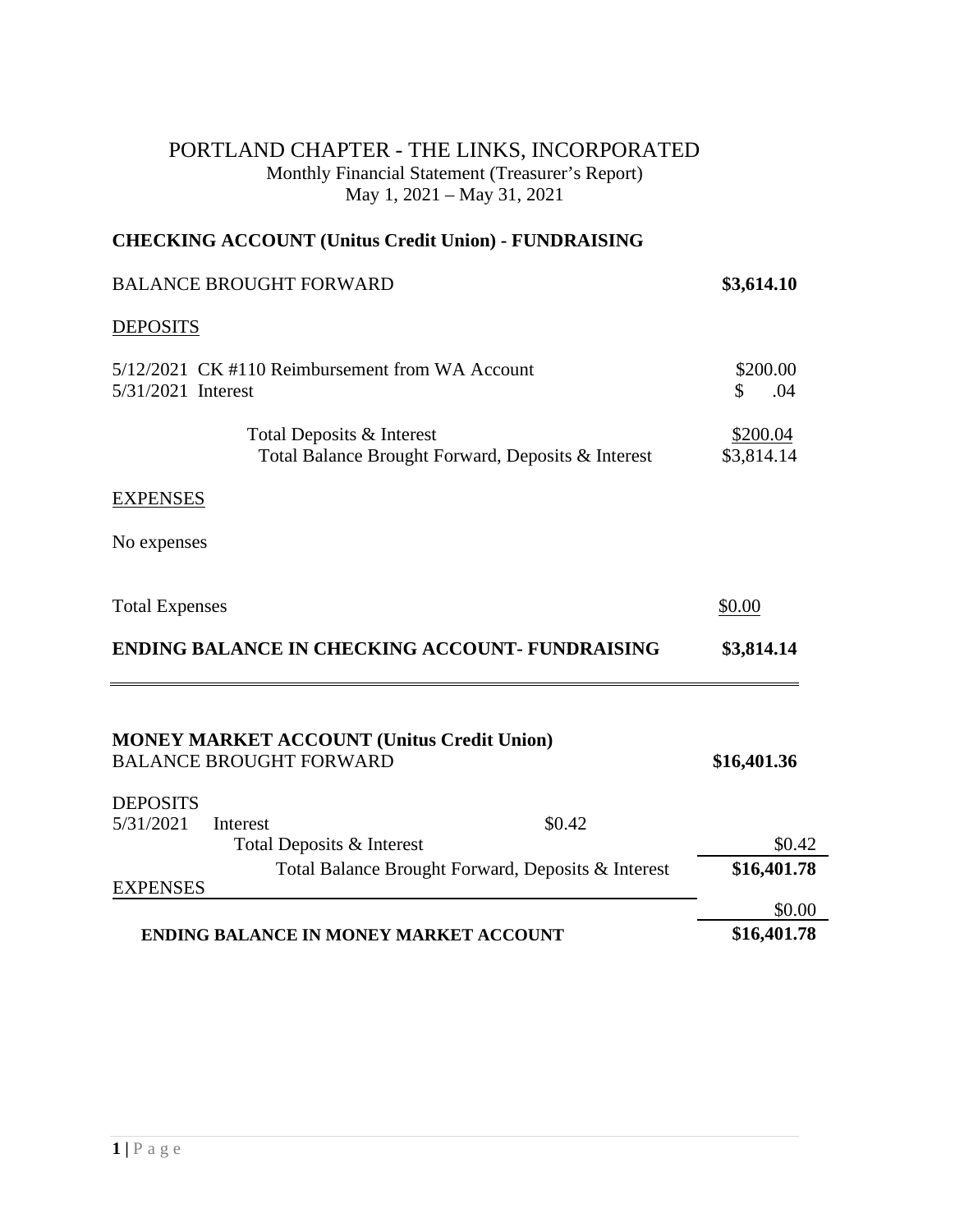## PORTLAND CHAPTER - THE LINKS, INCORPORATED Monthly Financial Statement (Treasurer's Report) May 1, 2021 – May 31, 2021

| <b>CHECKING ACCOUNT (Unitus Credit Union) - OPERATIONS</b>                |               |
|---------------------------------------------------------------------------|---------------|
| <b>BALANCE BROUGHT FORWARD</b>                                            | \$12,704.13   |
| <b>DEPOSITS</b>                                                           |               |
| 5/10/2021 Cash – Area Director Courtesy Gift member donations             | \$<br>114.00  |
| 5/13/2021 Ck #53023735 – Reimbursement WA Delegates                       | \$<br>450.00  |
| 5/31/2021<br>Interest                                                     | \$<br>0.11    |
| Total Deposits & Interest                                                 | <u>\$0.11</u> |
| Total Balance Brought Forward, Deposits & Interest                        | \$12,704.24   |
| <b>EXPENSES</b>                                                           |               |
| 5/6/2021 Online pay-ZOOM Video Communications                             | \$149.90      |
| 5/10/2021 Ck # 1016 Western Area Links (Area Director Gift)               | \$114.00      |
| 5/19/2021 Ck # 1017 Extra Space Storage (Yearly storage fee)              | \$2,076.00    |
| 5/19/2021 Ck # 1018 Karen Edward (reimbursement WA conference/delegate)   | \$275.00      |
| 5/19/2021 Ck# 1019 Kimberly Matier (reimbursement WA conference/delegate) | \$275.00      |
| 5/27/2021 Ck# 1020 Kelly Michael (postage)                                | \$22.00       |

| <b>Total Expenses</b>                                 | \$2,911.90 |
|-------------------------------------------------------|------------|
| <b>ENDING BALANCE IN CHECKING ACCOUNT- OPERATIONS</b> | \$9,792.34 |